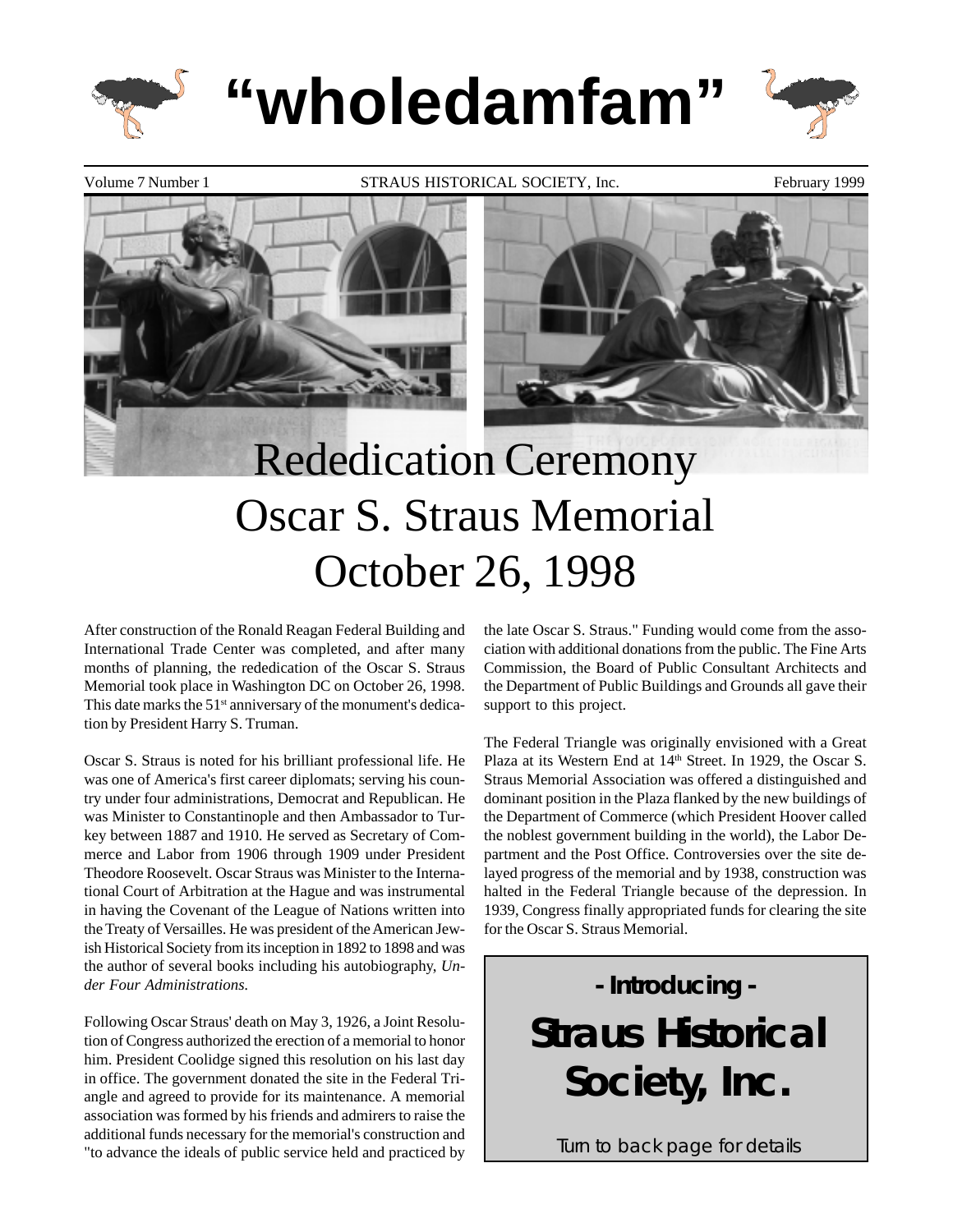

Paul A. Kurzman, Oscar S. Schafer, Oscar S. Straus II and Rabbi Ronald Sobel

By the time the plan was approved, costs had risen so substantially that the original design required paring down. A much more simple design was proposed and approved in January Kurzman Jr., Nancy White Kurzman, Kate F. F. Cote, Ginnie Bersohn, Joan de Graaff, Jonathan and Fran Straus and their son James. In addition, friends of the Straus family who were present include: Senator MacMathias, Craig E. Carlson and Chuck Whitehead.

The President's Own United States Marine Corps Brass Quintet played as guests arrived. The Armed Forces Color Guard presented the colors and Senior Rabbi Ronald Sobel of Temple Emanu-El gave the Invocation. Family representatives who spoke were grandson Oscar S. Straus II and Straus Historical Society Chair Paul A. Kurzman. In addition, Ann W. Everett, Deputy Regional Administrator, General Services Administration; David J. Barram, Administrator, General Services Administration and Robert A. Peck, Commissioner, Public Buildings Service, General Services Administration also spoke.

The unveiling of the plaque commemorating this rededication was held outdoors on the plaza at the fountain. Accompanied by brilliant sun and warm temperatures, members of the Straus family unveiled the plaque which flanks the original plaque set

1941. But by then, World War II was raging and the use of bronze for casting the sculptures was restricted. It was not until 1947 that the work was completed and, almost twenty years after President Coolidge authorized its construction, President Harry S. Truman dedicated the Oscar S. Straus Memorial on October 26, 1947. His extemporaneous remarks focused on the fact that Straus was a displaced person, coming to America with his family to find freedom and sanctuary.



in the cobblestone around the perimeter of the fountain. After a photographic session and time for all to admire the memorial, a reception was held in the Atrium Ballroom.

The rededication event was spectacular. It could not have been accomplished without the extraordinary efforts of Toni Johnson, Events Manager for GSA. She put together an elegant event in a very short time, sparing nothing and seeing to every detail with efficiency and profes-

The Oscar S. Straus Memorial was the only element of the Great Plaza ever completed. It stood in a place of honor before the Department of Commerce Building until that structure was demolished. The surface of the 11 acres was paved over and served as a parking lot. (See photograph in the August 1998 issue of "wholedamfam.") No statue in Washington DC may be placed in storage once it has been dedicated and so the memorial graced the parking lot for many years. Fortunately, the Ronald Reagan Federal Building and International Trade Center has been constructed on that site and the Oscar S. Straus Memorial has been resituated in a position of honor on the plaza.

The formal rededication ceremony was held in the Atrium Ballroom of the Ronald Reagan Building. Family and friends in attendance included: Oscar S. Straus II and his wife Joan Straus, Mildred Morse, Oscar S. Straus III and sons, David, Daniel and Adam, David's wife Elli and daughters Meghan and Laura, Alan F. and Birgitta Hockstader, Didi Hockstader and daughters Kalen and Avery, Kalen's mother-in-law Josephine Holliday, Oscar Straus Schafer with Didi Fenton, Paul A. Kurzman, Harold P.

sionalism. Toni has mailed us a complete set of negatives of the photographs taken by the government photographer. I will be putting together a photo album commemorating the day. Please contact me if you would like one.



The Straus Family at the unveiling of the plaque rededicating the Oscar S. Straus Memorial Fountain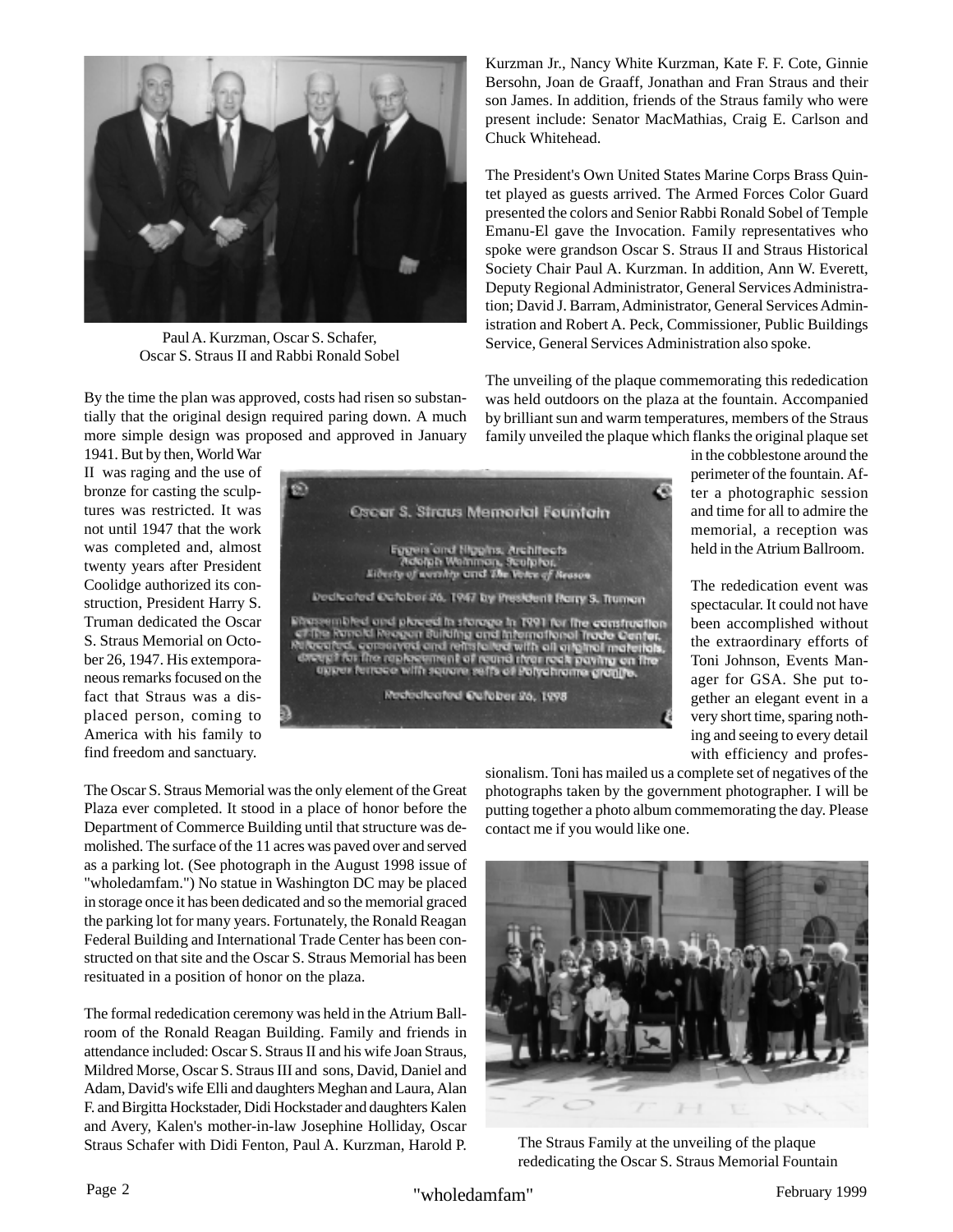### **The Maas and Altschuler Family**

On November 5, 1998, I received a note from Mark Altschuler, a descendant of Barbara (Babette) Straus, sister of Sara Straus. He and his family wanted to learn more about their ancestors and also to establish contact with the Straus family. The Altschulers and Edith Mendel had letters, photographs, sto-



Edith Maas Mendel

Abraham Maas. Edith Maas is a descendant of Barbara and Abraham Maas. Barbara and Abraham Maas' daughter, Henrietta, married Ferdinand Altschuler. Herbert and Otto's grandparents were Henrietta and Ferdinand Altschuler. The Altschulers lived in Speyer and in Carlsbad. Max, Herbert and Otto's father, worked for the Strauses, importing china and porcelain to Macy's and to L. Straus & Sons in New York. On July 29, 1909, Jesse Straus and his fam-



ries and family trees they were interested in sharing with us.

I met Herbert, Otto, Helene and Mark Altschuler (Otto's son), Edith Maas Mendel and Marcella Sabo (Edith's daughter) at Edith Mendel's home in Livingston New Jersey on November 22<sup>nd</sup>. We spent an interesting day together exchanging information.

Barbara Straus, sister of Lazarus' wife Sara, married

Marcella Sabo



The dry goods shop of Ferdinand Altschuler, Otto and Herbert's grandfather

ily were touring Europe. His daughter Beatrice wrote from Carlsbad; "The other day Mother, Father, Sister, Mr. Altschuler, and I, went for a long automobile ride. Mr. Altschuler showed us L. Straus & Sons."

Max spent time with the Strauses



Herbert Altschuler

sonally thank them. She saved their lives.

Herbert, Otto and Edith Maas Mendel have graciously shared their family papers with the society and have given us several family trees which go back to the early 1700's. Of particular interest are a series of letters written by Clare E. Kohns in New York and by the Altschulers from Germany in



Mark Altschuler

American branch of the Strauses regularly sent money to Europe to help support the older members of the family.

Herbert, Otto and Edith Mendel have given me the names and addresses of several of their relatives. I will be contacting them soon and hope to write more about the Maas and Altschuler families in future issues of the newsletter.

in New York in the late 19th and early  $20<sup>th</sup>$  century but returned to Germany long before World War II.

Clare E. Kohns sponsored Max and Susanne Altschuler and their sons Otto and Herbert when they wanted to come to the US during the war. The family emigrated to Philadelphia in August 1939. The Altschulers are anxious to meet the descendants of Clare Kohns so that they may per-



Otto Altschuler

1939. From these we now have a better view of who these people are and how they lived. It was particularly interesting to learn that the Strauses in the United States maintained very close ties to their family abroad, even as late as 1939. Many of their German relatives worked in some aspect of the family business. They maintained foreign offices, or managed or worked in the porcelain, glass and decorating factories in Limoges, London, Paris, Carlsbad, Rudolstadt and Steinschonau. The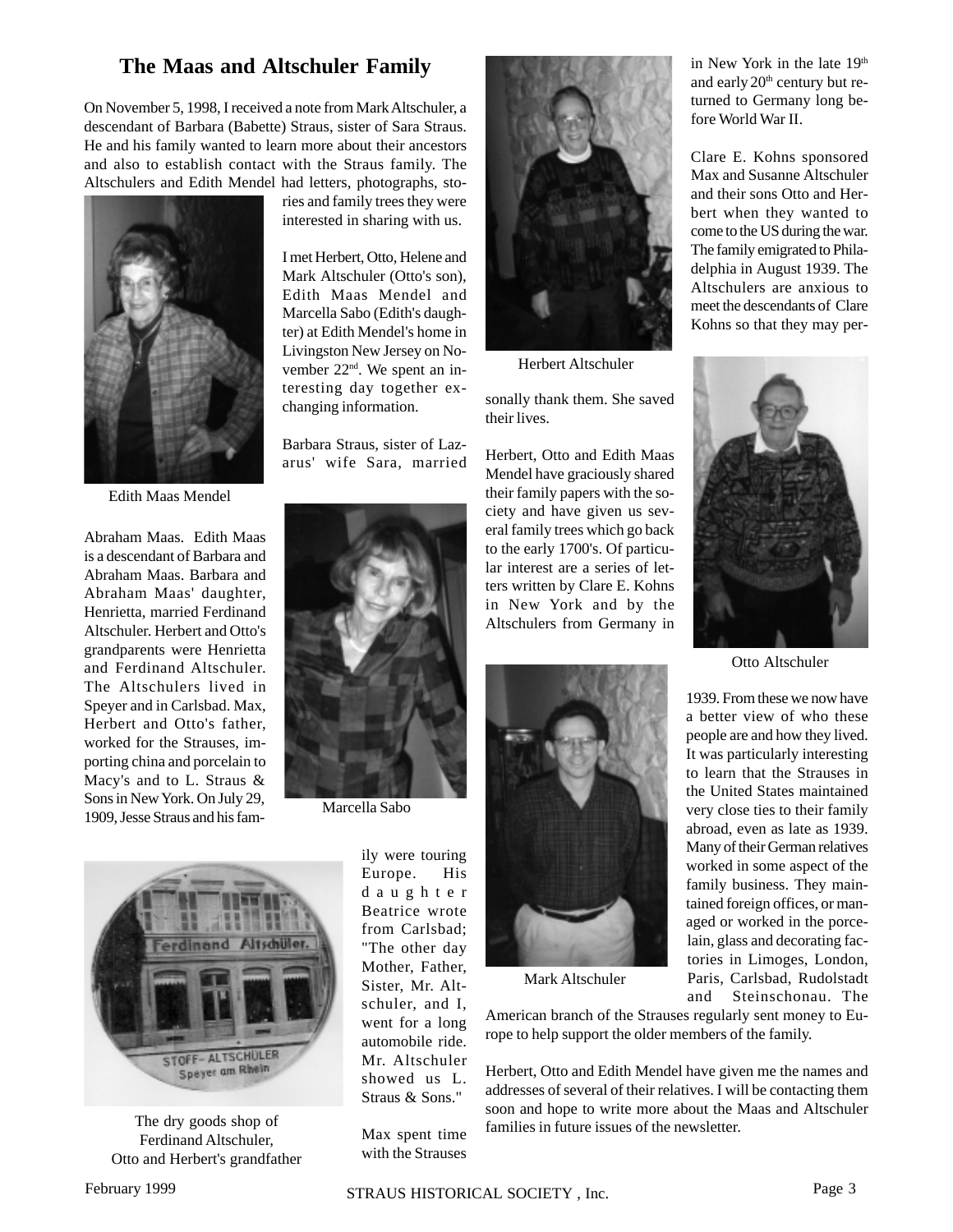## **Hermine Straus Kohns 1846 - 1923**

Information about Hermine Straus Kohns and her family is sparse. We have only one letter written in Hermine's hand and two photographs, both taken when she was a mature woman. We do know that she was very much a part of the family and remained close to her parents and brothers. Their feelings for her and for her family were warm and remained so throughout her life.

Hermine married Lazarus Kohns, a match that was prized by her family. Her husband worked in the family business and became a partner in L. Straus & Sons. It is mystifying, to say the least, why so few documents remain to illuminate the life of this loving mother and devoted wife and daughter.

The information gathered for this article comes from many sources. I have found references to Hermine and her family in the letters of other family members. I have also been blessed with a wealth of information from Craig E. Carlson who is researching the cut glass business of L. Straus & Sons. Special thanks go to Gail Kohns Nutku for allowing me to copy the two beautiful photographs of Hermine Straus Kohns and to Gus B. Kaufman for sending Hermine's calling card.

Notice must be made of the various spellings and pronunciations of Hermine's name. Virtually all of the early letters refer to her as Hermine. By the 1880's, she was referred to as Hermina. The name is spelled Hermine on her crypt. One piece of cut glass, pictured later in this article, was named "Hermione." In his article, you will find the name spelled as it appeared at the

time of its reference. Pronunciation seemed to have followed spelling. Family members today use Hermina.

Hermine Straus was the second child, the first daughter, of Lazarus and Sara Straus. She was born in Otterberg, Rhenish Bavaria, on June 16, 1846. Her father arrived in the US in 1852 and settled in Talbotton GA. After opening a dry goods store, and making certain he was sufficiently established and successful, he sent for his wife and children.

Sara Straus left Otterberg on August 24, 1854. She, her four children and a nursemaid, traveled to Kaiserslautern by carriage; her father Solomon accompanying them on horseback. From there she and the children took a train to Forbach, a French frontier town where they remained overnight. The next morning they proceeded to Paris. On August 29<sup>th</sup> they left for LeHavre

where they sailed on the maiden voyage of the Steamship "St. Louis." The family arrived in New York September 13, 1854. The passenger manifest lists the family: Marie Straus age 40, Isidor Straus age 12 years 10 months female child, Herman Straus age 10 years 4 months male child, Nathalie Straus age 8 years 6 months female child and Oscar Straus age 6 years 7 months male child. Their country of origin is listed as France. We know that Sara was 31, Isidor was a 9 year old male, Hermine an 8 year old female, Nathan a 6 year old male, and Oscar was 4. We don't now if the nursemaid accompanied them to America.

Lazarus met his family at the dock in New York. After a few days they traveled to Philadelphia where they remained for several weeks due to a yellow fever epidemic in Savannah. They sailed to Savannah where they remained all day in its primitive suburban railway station until their train left in the evening for Geneva GA. A stagecoach took them the final few miles to their home in

Talbotton. The trip was even more remarkable because Sara had suffered a stoke in 1851 which left her disabled; her arm partially paralyzed. She was unable to write, except for brief periods when her health improved.

The Strauses were educated people. They saw to it that their children received all the benefits of an education in their adopted country. Hermine studied at LeVert College, a girls' school. Unfortunately, we have no record of her academic achievements. Sara received a household allowance of \$20 from which she saved enough to buy a piano so that Hermine could continue her piano lessons.

Lazarus and Sara were traditional Jews. There was no synagogue in Talbotton. Lazarus arranged for his children to attend the Baptist Sunday school where the minister, a close family friend, taught Bible studies and read to them from the Old Testament. The minister visited their home frequently. Philo-

sophical, religious and secular dialogues were carried on between Lazarus and his friend. Hermine may have absorbed her religious training at home as girls were not usually included in formal religious training at that time.

During the Civil War, Isidor was sent to England as the secretary to Lloyd G. Bowers. He and his colleagues hoped to buy a fleet of ships with which to get Georgia cotton through the Union blockades and to sell bonds for the Confederacy. Their advertisement, taken out in a Georgia paper dated June 17, 1893, announced the formation of "The Georgia Importing and Exporting Company." L. Straus & Co. and L. Kohns & Bro. were subscribers to this newly formed company. Isidor was on their Steamship "Alice" which successfully ran the blockade out of Charleston Harbor on June  $18<sup>th</sup>$ . Along with gold pieces with

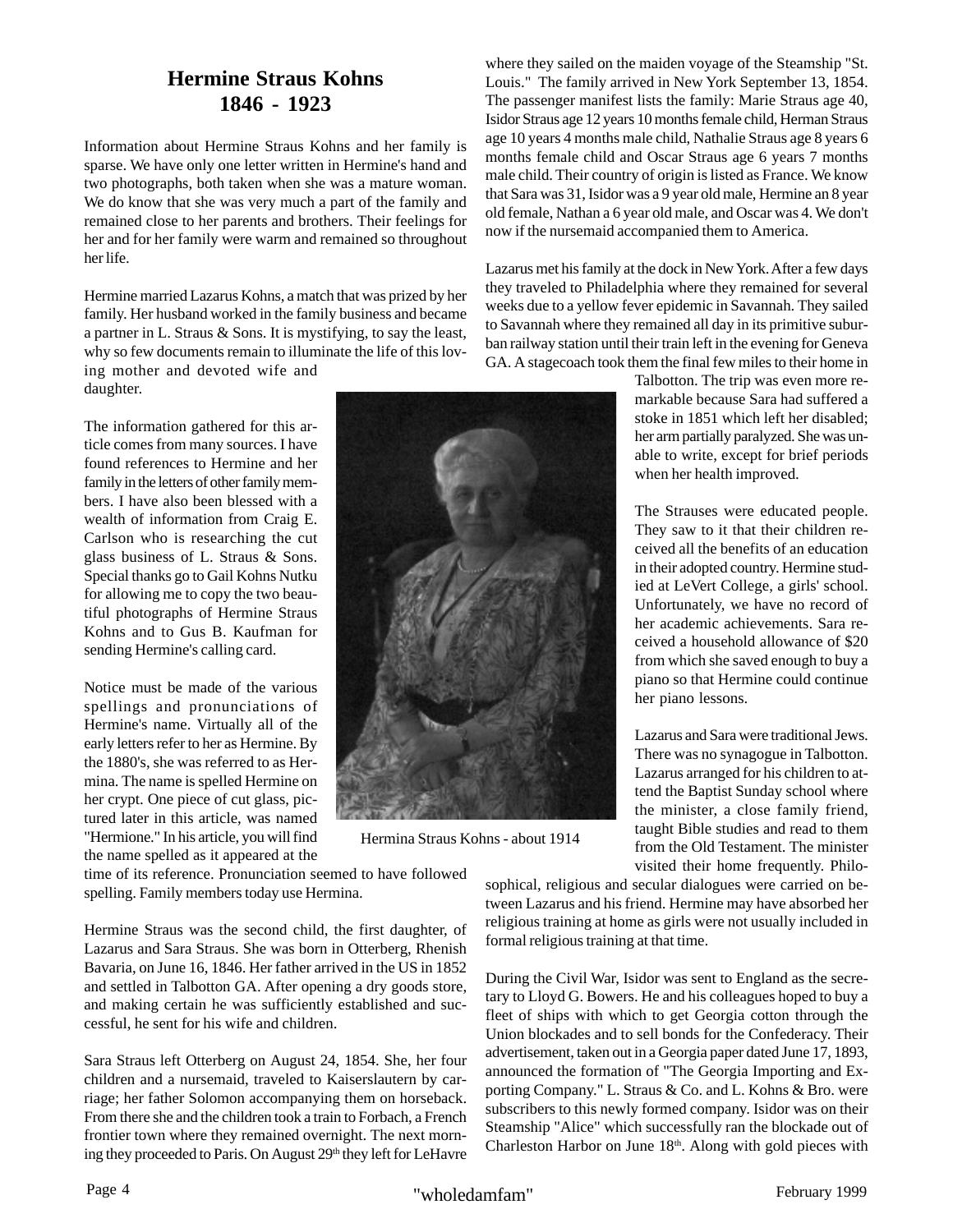Hermina's letter - January 7, 1898

 $N_{0.23}$  71

 $\mu\mu$ 

which to make investments, he carried letters to family and friends in Europe including to the Kohns family.

Isidor spent the duration of the war in Europe. He wrote frequent letters to his family in Georgia. They often included notes to Hermine and to Lazarus Kohns whose family was from Giebelstadt Germany. The two families knew each other in Germany and Isidor visited the elder Kohns during his years abroad.

Lazarus Kohns had come to New York in 1849. Some time during the fifties he went to Pennsylvania, near Wilkes-Barre, and established a general store with his older brother. After a year or two, they moved to Columbus Georgia, perhaps because they knew other Germans who had settled there.

In his first letter home after running the blockade, Isidor wrote at length about the business opportunities in Nassau New

Providence, which is where his ship docked. He wrote, "Ask my friend Lazarus Kohns ...I ask it particularly to be layed before Mr. Kohns because I know him to be the very best man for this occasion, perservering and energetic." On October 15, 1863, Isidor's letter contained congratulations on the engagement of Hermine to Lazarus Kohns. On November 6<sup>th</sup> Isidor wrote to Hermine, "When will your wedding come off? I wish you a happy time of it & hope your new step in life will be one that will add to your pleasure comfort and happiness." Hermine and Lazarus Kohns married in late November or early December 1863. On December 12<sup>th</sup> Isidor wrote, "congratulations you all, my dear ones, upon the change in the family."

Lee Kohns was born to Hermine and Lazarus on September 1, 1864. He was named after the Confederate General Lee. Isidor wrote a congratulatory let-

ter to his parents from Cologne on October 20<sup>th</sup>. "It affords me more than pleasure to congratulate you upon the ascendancy to the title of Grandparents and pray that kind heaven may yet permit you to see great grand children. How do you my dear mother feel in the shoes of a grandmother, perhaps as awkward as I in those of an uncle. Instead as before having to take care of 3, you now have to look after 4 children. Often when I am a little dreamy headed I see before me a vision of my dear Sister and her son fighting as to who is to have the largest part of a piece of candy, which unfortunately, the good grandmother broke into unequal parts."

When the Strauses left Georgia in 1865 after the burning of Columbus, Lazarus, Hermine and Lee went with them. Lazarus Straus wrote to his mother-in-law from Philadelphia July 17, 1865, "... for your first great-grandchild, the child of my dear Hermine, and you would be so happy with the 10 months old

boy." He wrote to his uncle in Otterberg from New York shortly after their arrival in that city in late July 1865, "Sara was visiting Hermine so she could not enclose her greetings."

Lazarus and Hermine Kohns had two daughters who died young and are buried at the Straus-Kohns Mausoleum at Salem Field Cemetery in Brooklyn. Clara Louisa was born May 25, 1866. She died December 28, 1869 at age 3 years, 7 months, 3 days. Her stone reads: "Too meek for this world, Too gentle was she, More like an angel, Than mortal could be." Flora Caroline, was born March 23, 1868. She died July 30, 1868, age 4 months, 7 days.

On April 5, 1871 Lazarus sent Passover greetings to his inlaws; "Hermine is close to delivery. My wife is busy with the preparations ..."A daughter, Irene, was born May 11, 1871. She joined her parents and brother Lee in the family home at 23

West 56<sup>th</sup> Street, New York City. On March 27, 1872 Lazarus Straus wrote to his in-laws; "My daughter's husband L. Kohns is since the new-year with us in the store." Lazarus Kohns' name appears on the L. Straus & Son letterhead on which this letter is written.

On August 16, 1882, Lazarus Straus wrote to Ida from the West End Hotel in Long Branch NJ. "Since Mr. Kohns is at home now, hopefully dear Isidor shall visit you this week and stay at least one week with you. The dear Hermine and Irene left on Monday to receive her .... Lee is still with me here and will stay until the 24<sup>th</sup>. Ida wrote to Percy from Long Branch on August 25, 1887; "I could not leave Grandpa alone, as aunt Hermine had not come when dear papa left..." The custom of the day was for a widowed father to live with his daughter and that appears to have been the case

with the Strauses, Sara Straus having died July 21, 1876 at the age of 53.

In 1886, Lee Kohns toured Europe. Ida wrote to him July 30<sup>th</sup>. "Of us on this side of the big water I can give you only the very best accounts. Your dear parents (Lazarus and Hermine) have been with us these last weeks more than ever before, as you have already probably heard grandpa (Lazarus Straus) went to Long Branch with aunt Sara and Irene (Lee's sister), mama (Hermine) wishing to remain home to superintend alterations in the house. Taking advantage of the small family, mama gave Babette a two week's vacation with her brother Sigmund on the Catskills and so I insisted on papas' (Lazarus Kohns) and her coming every evening to dine with us, and I assure you we enjoyed their company very much. Mama left for the Branch last Monday as aunt Sara went home, and since them papa is stopping with us. He is looking and feeling tip-top, eats with uncle Isidor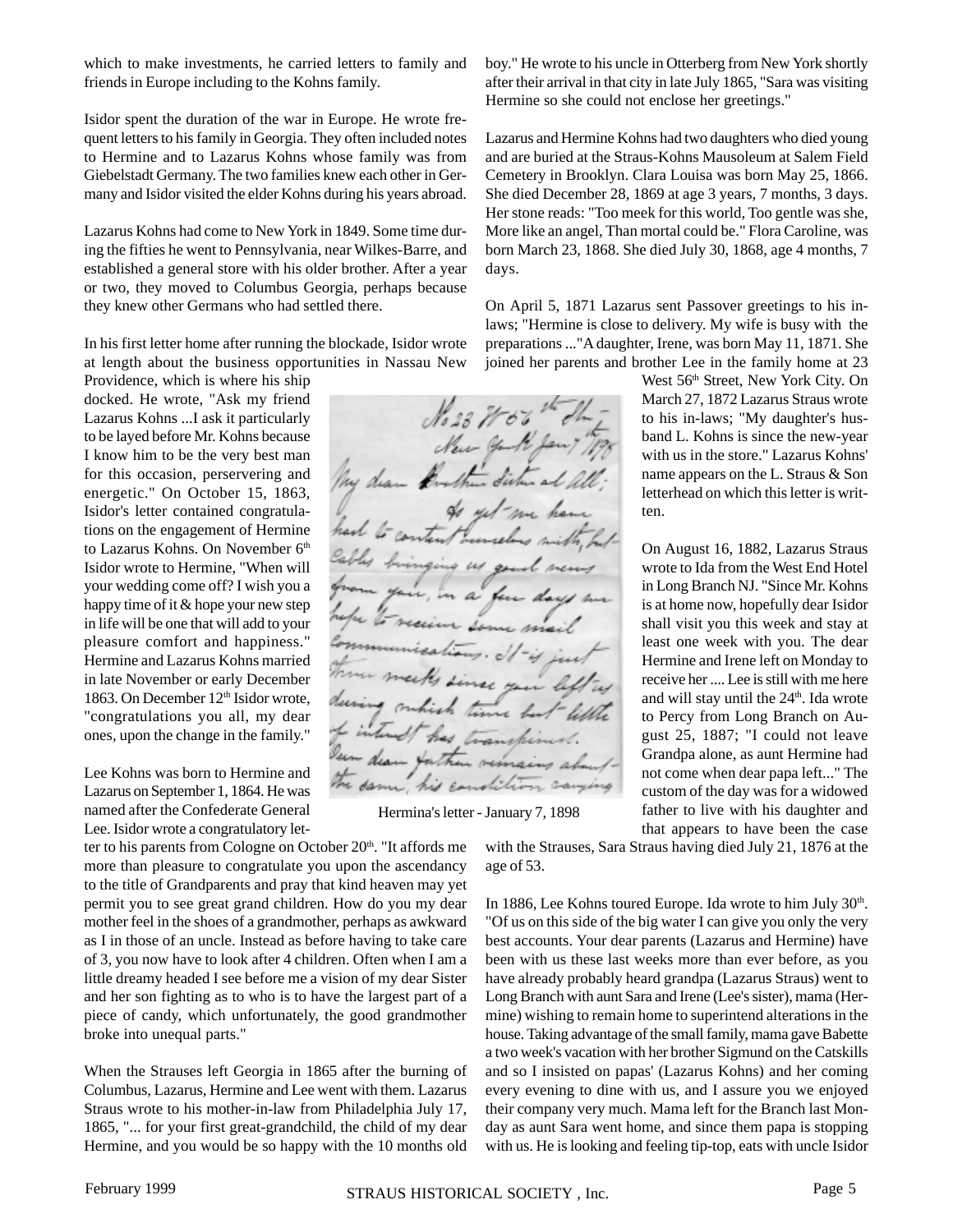most every afternoon, going to look after the house before he goes down town, in short, I do not notice any of the nervousness about him which used to characterize him. Now a word about your house, ... It is an elegant, comfortable home, and papa is sparing no expense in making it as perfect as one could wish to have it. ... When uncle Isidor returns papa intends either to go to Saratoga with mama or to the Adirondacks."

In the early 1890's, the Isidor and Nathan Straus families summered at Lower Saranac Lake in the Adirondacks. On July 26<sup>th</sup>, Ida wrote home to Isidor; "I am so pleased that everyone reports you look so well. I had a letter from Hermina yesterday, in which she speaks about it." September 16<sup>th</sup>, Jesse wrote; "Isidor is staying with Hermine in town." On September 18<sup>th</sup>, Ida wrote; "I will stay for the whole of October if you are satisfied. Percy can go down to stop with Hermine and attend school

from there." During the Summer of 1891, Ida wrote to Isidor; "If you wish to go to the Branch (Long Branch NJ) for a week I have no objection and I am sure aunt Hermina and grandpa will be glad to have you." In February 1893, Nathan and Lina's son Jerome died. Hermina did her part to help Nathan and Lina, who decided not to return to Saranac Lake. Ida went there in October and wrote; "Hermina disposed of all poor Jerry's other clothes."

On Wednesday, November 16, 1896, Lee Kohns married Clare Elfelt in New York City. Percy Straus, who had been at Harvard wrote to his parents about his intention to come in for the wedding. "I think Lee has displayed good sense in the time selected for the wedding ceremony & reception, as evening weddings always seem more like jollification meetings arranged by a father to celebrate his having married off a daughter."

An undated calling card reads: Mrs. Lazarus Kohns, 23 West 56th Street, Saturdays. "Thanks for your thoughtful attention in sending the papers." The postmark is from New York City. This card was found in a desk once owned by Edward Kimborough of GA.

The one letter we have in our collection written by Hermine is dated January 7, 1898 and was written from her home at No. 23 W 56<sup>th</sup> Street. Her father was quite ill at the time. "Our dear father remains about the same, his condition varying from better to not so good. His principle trouble now is his disinclination to taking food. He is taking no whiskey at all subsisting mainly on champagne. I just told him that I was writing to you and asked him if he had any message for you. He said, tell Isidor "I am knaichzing." I went with Brother Nathan on Jan 1st to city hall to see him sworn in as Health Commissioner. This

gave me a good insight into the Tammany politics. I see some of your children every day none seem to miss you. Yesterday I met your granddaughter she is indeed a very fine child. I have just had a visit from Robert Lee, whose visit grandpa enjoyed immensely in spite of his having had but little to say for himself. ... We are all very anxious to hear that you dear Isidor are feeling better and also that dear Sara's knee is improving. With much love to you all. Believe me, your devoted Hermine."

The same evening Jesse wrote; "Grandpa is much better than he was when you left. He eats more, drinks more, and is in better spirits. Mr. Nathan was there the other say and spent an hour chatting with Grandpa, and Aunt Hermina said it reminded her of Grandpa 5 years ago, he was so hearty, in such good spirits, so talkative and laughed so heartily at Mr. Nathan's jokes."



Hermina Straus Kohns

On January 14, 1898, Lazarus Straus died. Isidor and Ida were in Cairo. Family members wrote at length to tell them about the last days of Lazarus' life and about how the various members of the family were faring. From Percy; "I know how useless it is to try to offer any consolation for I know that you like Aunt Hermina feel most consoled when talking and hearing about Grandpa. ... During the afternoon Dr. Friedenberg asked permission to call in Dr. Adler to which both Grandpa and Aunt Hermina agreed. ... At twelve o'clock the doctor told Aunt Hermina that he thought he had better not bother Grandpa any more ... in his end, holding Aunt Hermina's hand, and surrounded by the various members of the family, none of whom, not even Aunt Hermina realizing that life was extinct, - so peaceful was his death. When we dressed him for the last time we allowed no hand to which he could have objected to touch him. ... I assure you the fact the no strang-

ers were allowed to lend a hand was a great source of comfort to Aunt Hermina." On January 19<sup>th</sup>, Lina wrote; "Even Hermine and Irene who certainly had the worst of the trial, are quite cheerful and begin to realize how much we all have to be thankful for, and what little cause for murmuring against fate. ... Hermine feels at present, as if she did not want to break up the family more by leaving. But she may change her mind and yet join you. - We all think your proposition such a good one as a change of surroundings is so beneficial for mind and body." January 20<sup>th</sup>, Oscar wrote; "We are all well and Hermina keeps up well. I think she will not think of leaving the house for 30 days - after that she Laz and Irene may join you abroad. ... Hermine was most devoted, a tender mother, she was mother, wife & daughter all embraced in her affection care and loving watchfulness." January 21<sup>st</sup>, Herbert wrote; "Aunt Hermina takes Grandpa's death very quietly and kept up simply wonder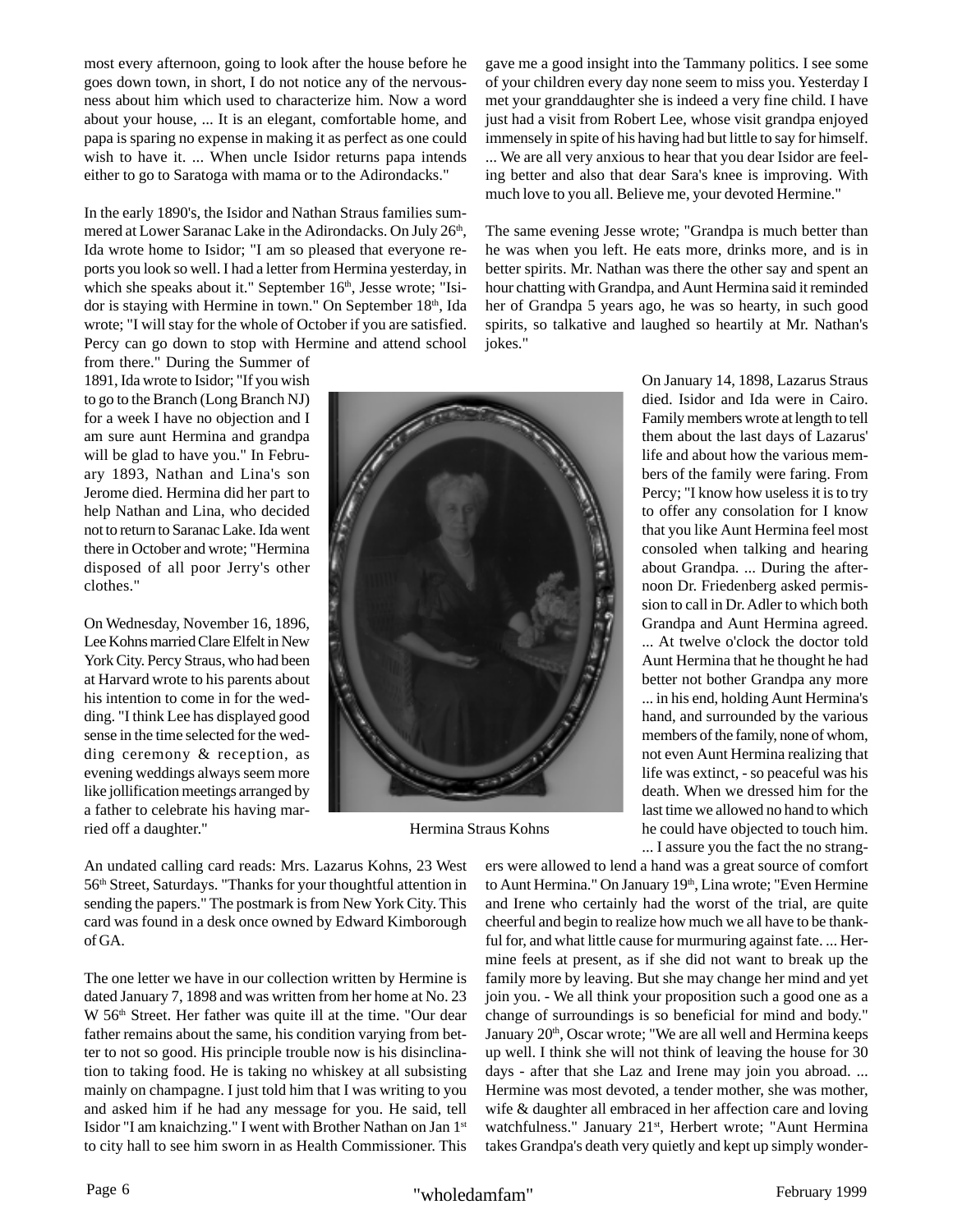fully. We all attended minion and several times took supper with her." Sarah also wrote on January 21<sup>st</sup>; "Hermina bears up bravely but is weak physically ... Irene is rather feeling the after effects more as Nathan said she was like three Irene's in the house she was everywhere when she was needed. ... The other day Clara brought her (Lina) over to cheer Hermina up..."

Irene Kohns, Hermina's daughter, wrote to Isidor on January 21, 1898. "I was sitting at the foot of his bed feeling his feet so that they should not grow cold and Mamma held his hand on one side and one of the children on the other and we did not realize that he had breathed his last until the doctor told us. ... Mamma is wonderfully strong and brave and I hope that as reaction will set in so that her nerves will keep her up. ... Mamma requests me to say that she cannot as yet collect her thoughts to write nor can she cable her decision. What her plans for the near future will be - She is trying to make up her mind to go



"Hermione" - cut by L. Straus & Sons - *The House Furnisher* - August 1899

ing the customers, keeping old friends and making new ones. On December 21, 1899, the *Crockery and Glass Journal* printed, "A Tribute of Respect," honoring the seventy-fifth birthday of Lazarus Kohns. The article gives a brief biography and includes the text of an engraved tribute by the employees of L. Straus & Sons: "... By your straightforwardness, your unceasing activity and conscientious execution of self-imposed duties you set a brilliant and admirable example to each and every one of us, and by your kind-heartedness (sic) and unaltered modesty you have won our sincere love. May you be blessed with many, many returns of this day and continue to enjoy good health and unclouded happiness. This is the fervent wish of THE EMPLOYEES OF L. STRAUS & SONS, New York, the 22nd day of December 1899." At the annual meeting of the Crockery Board a resolution was passed, "...To us he was best known in his daily business life and we found him ever affable and helpful, the gentleness and sweetness of his disposition unruffled. His many lovable traits endeared him to all who had the privilege of association with him. In his conduct of affairs he was eminently fair and just. He was loyal to the highest standard of principle, and of scrupulous honor."

From an article in the *Crockery and Glass Journal*, June 14, 1900, "At noon June 6<sup>th</sup> Miss Irene Kohns, the only daughter of Mr. and Mrs. Lazarus Kohns, was married to Edmund E. Wise, at the home of her parents, No. 23 West Fifth sixth street.

abroad but nothing definite can be settled yet."

For many years, Lazarus Kohns had the responsibility of supervising the L. Straus & Sons foreign buying office. He retired from active participation in the business in 1887 but came down to the store every day, giving a helping hand or a word of advice, greetThe drawing room, where the ceremony was performed by the Rev. Dr. Gustav Gottheil, of the Temple Emanu-El, assisted by the Rev. Dr. Kauffman Kohler, was elaborately decorated with spring flowers and apple blossoms. The bride, wearing a gown of white satin and lace, was attended by Miss Sarah Straus as maid of honor. There was no best man. The ushers were Dr. Alfred N. Straus, Frederick



Lazarus Kohns

Lavanburg, Percy S. Straus and J. P. Seaman. A luncheon and reception followed the ceremony." Sarah Straus was Oscar's wife and Frederick Lavanburg was Sarah's brother.

On January 15, 1910, Percy wrote to Isidor and Ida who were in Cannes. "Last evening, before going to the Educational Alliance meeting I dined at Aunt Hermina's. Their whole household is well." Jan. 31, 1910: "Last evening we had our first family reunion since your departure. Everyone was there ... We met at Minnie's house. Next Sunday we are going to celebrate your birthday at Luchow's, where we are all going to meet for dinner." April 18, 1910, "We were all together at my house last night ..."May 2, 1910, "Last evening most of us were at Vivie's for supper..."

Lazarus Kohns had a stroke in late May of 1910. June 3rd, Isidor wrote to Oscar; "Lazarus was removed Thursday to his Elberon home. He was absolutely oblivious to his surroundings." Isidor also wrote to Nathan on that day; "Lazarus' condition, as I cabled you in answer to your inquiry, shows no change.... recovery is not desirable, as it is feared it would only mean leaving him in a senile condition, and rather than see him linger in that sort of a way a peaceful end is preferable." Hermine's birthday was June  $16<sup>th</sup>$ . June  $17<sup>th</sup>$ , Oscar wrote to Isidor from the American Embassy in Constantinople; "I telegraphed yesterday my congratulations to Hermine, and inquired how Lazarus was, to which I to-day received a reply that he continues unconscious. Under the circumstances, that is a fortunate condition for him. I trust that Hermine will not break down under the strain" On August 12<sup>th</sup>, Isidor wrote to Nathan; "Hermina keeps up very well under the circumstances. It is fortunate that human nature in course of tome seems to adjust itself to every condition." Lazarus Kohns died December 3, 1910, three weeks shy of his 86<sup>th</sup> birthday.

 Although we have little direct evidence of Hermine's life, the letters of family members make it clear that they all remained close. She was an integral part of their lives. Hermine Straus Kohns died October 17, 1923 at the age of 77. She is buried, along with her husband Lazarus, son Lee, daughter-in-law Clare Elfelt Kohns, baby daughters Flora Caroline and Clara Louisa, and daughter Irene Kohns Wise in the Straus-Kohns Mausoleum at Salem Fields Cemetery in Brooklyn.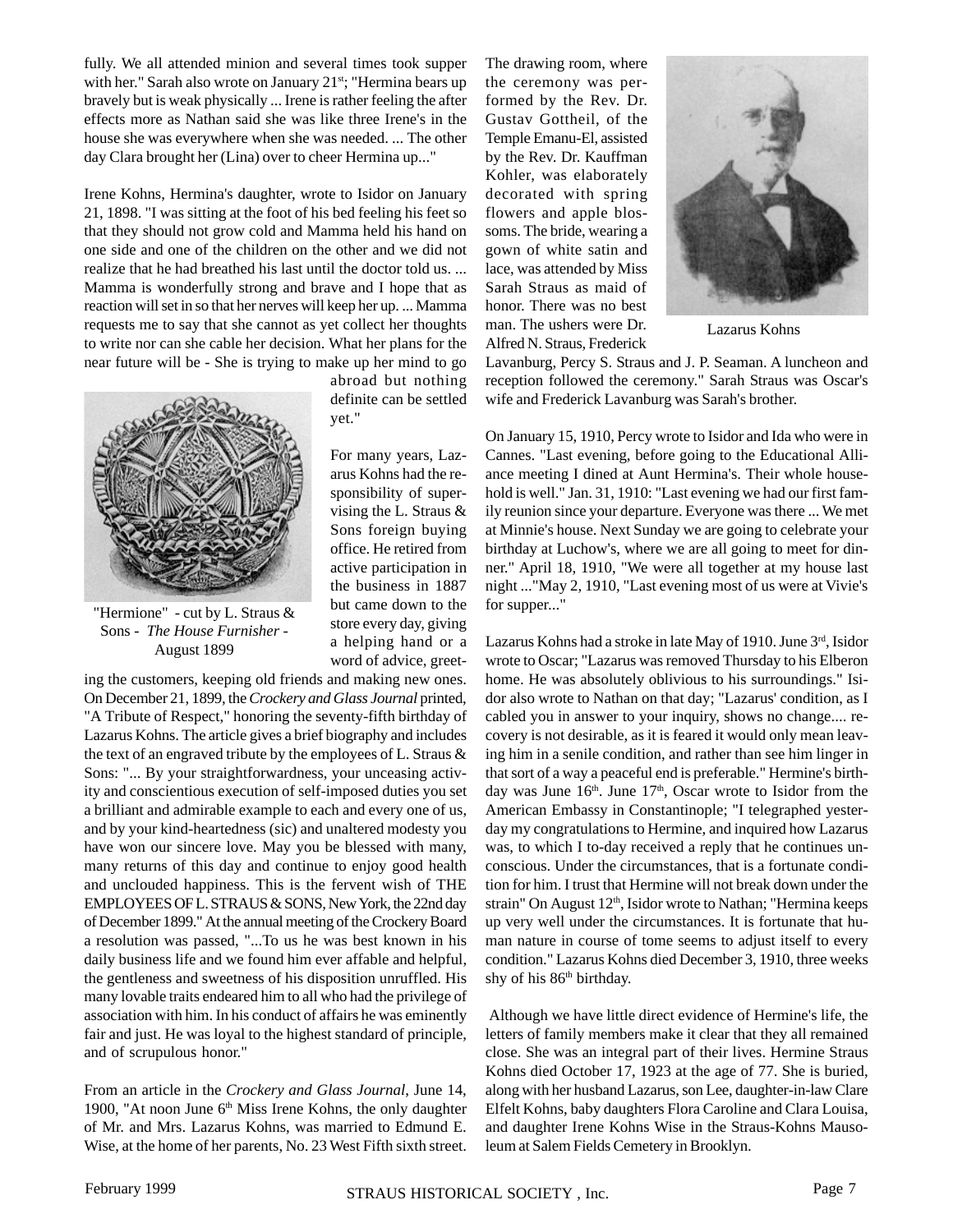## **Meet Billy Straus**

William Sachs Straus, Billy, was born in New York City on July 8, 1960. He lived with his parents, Irving and Barbara Fensterwald Straus on Sutton Place. After attending Collegiate, first through eighth grade and then Choate in Connecticut from ninth through twelfth grades, Billy went to Brown University in Providence, RI. Before graduation, he decided to take a break from school to pursue a music career.

Beginning in his freshman year at Brown, Billy, a self taught musician, organized a rock and roll band which achieved moderate success in and around the Providence area. He was the guitar player and songwriter. He also became involved with music production, working for a remote recording truck; a re-

cording studio in a truck. They went to where the Tony Awards, The Grateful Dead, The Beach Boys were, and recorded what was happening. They did live albums, concerts, television and radio. Billy feels his work on the recording studio truck gave him the tools he later needed when he went into his own music production business.

Billy met his wife, Lynne Jaeger Weinstein, their first day at Brown. She completed her studies there, moved back to New York and became a photo researcher at a photo agency. Within a short time, she was hired by *Life Magazine* as a photo journalist.

Billy returned to New York in 1983. He got a job as an assistant recording engineer at the Hit Factory, one of the most prominent recording studios for rock and

pop music in New York. He spent a year working with Bruce Springstein on what became "Born in the USA," "one of the most seminal records of the 1980's." This was studio work, every day, every night for over a year. He worked with a number of other famous rock and roll folks including Julian Lennon and Stevie Nix. Billy received a Platinum Record for "Live In The USA," which sold more than 1,000,000 records and a Gold Record for "Valotte" by Julian Lennon, for selling more than 500,000 records.

In 1985, Billy and a partner started their own recording studio on 14<sup>th</sup> Street called the Manhattan Recording Company. They were together for five years. It gave him to opportunity to do all kinds of projects, not just high profile music. They did lots of jazz and some rock, pop and classical music. Billy enjoyed working in so many different genres. They became involved with writing and producing TV commercials. It was a good way to balance the need for income with the desire to do the projects they wanted to do. 1986, 1987 and 1988 were big jingle years and the commercial work snowballed. They did commercials for Miller Beer and M & M Mars. After several years, Billy decided he no longer wanted to be in the ad business.

He started producing music, particularly acappella music for the group, "Rockapella," who were most well known for their work on the PBS children's TV show "Where In The World Is Carmen San Diego?" He did seven records for Rockapella and produced several records that were spun off from the TV show. Billy won an Emmy for his music production on "Where In The World Is Carmen San Diego?"

After some time, Billy and his partner decided to close their studio. Their interests were now going in different directions. It had become apparent that they would either have to move up to the next level; rent a larger space, come up with money to finance a big improvement and become a larger company, or dissolve it. Billy didn't want to be in the studio business. He wanted to work on his own projects.

> By 1990, the changes in computers and music production equipment were beginning to make it possible for him to work at home. He was finally completely free to pursue the kind of projects that interested him. He began to write songs for children's music and many songs for Rockapella, which they are still singing today. Billy wrote a song, "Change In My Life", which was used in a Steve Martin movie, *Leap of Faith*. "Change In My Life" is constantly being used by organizations such as the Boy Scouts or United Way in their campaigns. That lead to a number of other movie related projects where he was asked to either compose or write music for films.

Ian Jaeger Straus was born June 24, 1991. Lynne had been working at *Life Magazine* throughout the early years of their

marriage and continued to do so after Ian's birth. Billy was able to stay home, work on his music and be the primary care giver for Ian. Their's is an unusually close bond, perhaps forged during those early months. On July 16, 1994, Emma Patricia joined the family.

Around 1994, Billy got the idea to do children's music CDs. They would be a collection of music in different styles which would appeal to adults and parents as much as to children. This grew directly out of his Carmen San Diego work. The two CDs he produced for them were eclectic, with artists like Tito Puente, The Persuasions, as well as Rockapella and some Irish and Ska music. He wanted to take that idea further. Now that he had children, he had become aware that the music available for them was pretty bad. He presented his ideas to the president of Gap, thinking his concept would be suitable for Gap Kids. Although that project never took off, Gap decided to do a Valentine's Day CD which Billy produced. Billy began taking high-end music compilations and putting them into stores that were traditionally not music retailers, like Gap and Pottery Barn. His first CD for Pottery Barn was a Christmas CD. He's about to do his 14<sup>th</sup> CD for them and his company, Rock River Communi-



Billy Straus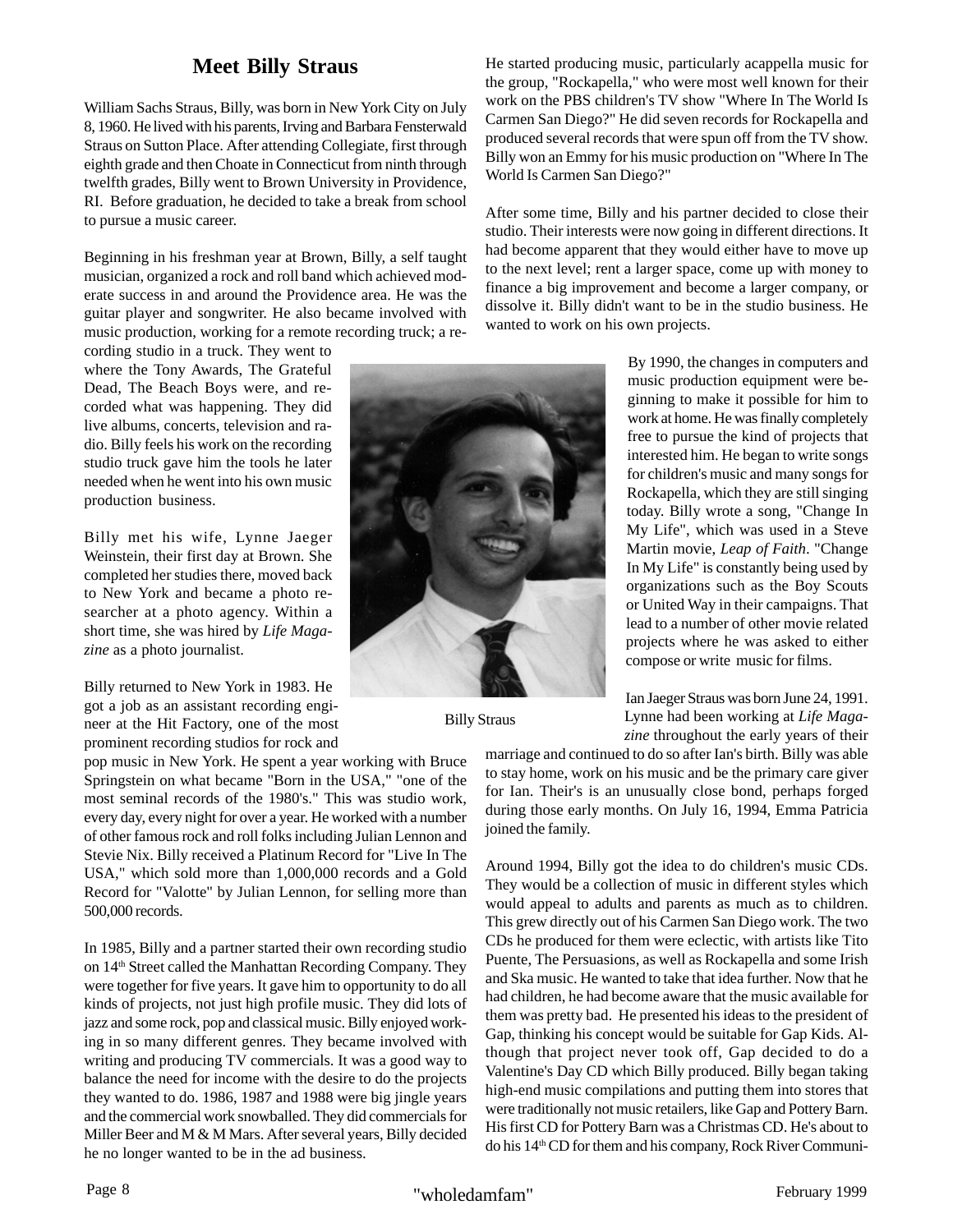cations, does about fifteen new releases a year. Amazingly, just about all of the work gets done in one room in his apartment thanks to today's new computer technologies.

> Simultaneously, in about 1994, because of his involvement in the children's music business, Billy was asked to take over as music director of a TV show called Gullah Gullah Island for Nickelodeon. He did that for two years; thirty episodes each season. Each episode had about five



Emma Patricia and Ian Jaegar Straus

songs. He wrote a majority of the songs and produced all of them. That show did well and won several awards including The Viewers Choice. He did network ID's and a spin-off of Gullah Gullah Island called Binyah Binyah for Nickelodeon. Billy explained that his work involves a very specific skill set; being able to write music and lyrics, interface with producers and writers on the show and create and produce the recording and finally produce the vocal sessions with the kids. There aren't many people who do that. As a result, Disney asked Billy to music direct a new TV show called "Out Of The Box" which has been very successful. His work is now on the cusp, with opportunities in several different areas. Billy wants to get back into the studio, producing artists. He's working with a few artists who he might sign to his label.

Billy, Lynne, Ian and Emma are a close family. Both Billy and Lynne work at home; Lynne doing portrait photography. Some of her photographs are beautifully displayed in their apartment along with lots of Ian and Emma's artwork. Lynne is currently being represented by a worldwide agency.

The family has been spending Summers and vacations at their South Newfane Vermont home. They are an active family who love being outside, taking hikes in the woods and skiing. Ian is studying piano this year and Billy feels he has the gift of a really good ear. Emma is a prolific artist.

As a member of the board of directors, Billy has made significant contributions to the Straus Historical Society, Inc. He seems to look at issues with a perspective others have not considered. This has proven to be quite an asset. Billy's intelligence, sense of humor and his empathy round out a personality that is both unique and delightful. I, for one, feel lucky to have gotten to know Billy Straus.

#### **Friends of Straus Park**

by Leon Auerbach, Edited by Joan Adler

It has been a busy time for Friends of Straus Park (FSP). Our 2nd Annual Art in the Park, a day-long celebration of music, art, dance and food, took place on Saturday, September 19<sup>th</sup> in the Park and on West End Avenue between 106<sup>th</sup> and 107<sup>th</sup> Streets. The weather was cool and crisp and about 200 to 300 neighbors and friends came out to enjoy the day. We developed the Art In The Park theme around an Art Exhibition and Sale organized by Marjorie Auerbach with the help of local members. Paintings and photography by 25 to 30 artists pleased passersby and collectors alike. The day started with three tours lead by Park Designer Eric Mattes who discussed the horticultural and historical background of the Park. Our musical presentation were supplied by Bota-Fogo lead by Susan Schwartz; Acoustic North, led by Maxine Mann with her Canadian Friends; Bill Saferstein performing soft Sinatra sounds and by Hanna Dolgin and her Quartet. Patrick Poladian, Hanna's keyboardist was also responsible for the sound system for the day. Commissioner Henry Stern brought greetings and best wishes from Mayor Giuliani. We also had some very flashy dancing including line and square dancing under the tutelage of folk teacher Karl Finger and a demonstration and instruction by Fred Astaire Dance Studio led by Theo and Ganine Derleth. Local restaurants donated their special dishes which were augmented by a table of delicacies and desserts donated by members and neighbors.

Other events this Fall included a third storytelling at the monument by Jo Abrams and a Flower Planting in the Park which was held on Saturday October 17<sup>th</sup>, under the direction of John Olund, our Horticulturist/Gardener.

On Friday, January 22nd, NYC Parks & Recreation Commissioner Henry Stern held the Annual State of Parks where the "Emerald Awards" were presented. Friends of Straus Parks received the Partnership for Parks Award for Manhattan. Partnership for Parks, under the direction of Tim Tompkins, is the umbrella organization under which volunteers and parks supporters do their work in neighborhood parks. Although the presentation was made to Leon Auerbach, Jo Abrams and Mary Walsh, it was in recognition of the major efforts of FSP. Our award was a wooden leaf painted forest green mounted on a base with a brass plaque. We showed off the award at the Midwinter Song Fest that evening. FSP members and neighbors met at the monument to sing, under the holiday lights twinkling in the trees of the Park. After the Song Fest, the group moved to Jo Abrams apartment for an informal party and continuance of the good times at the Park.

Plans for the coming year include the Second Annual Straus Park Commemorative Celebration April 17<sup>th</sup>, Planting Flowers in the Park May  $1<sup>st</sup>$  and October  $16<sup>th</sup>$ , a Spring Concert May  $14<sup>th</sup>$ , a concert in the Park July 14<sup>th</sup> and Art In The Park October 2<sup>nd</sup>. Storytelling will be ongoing. In the works is an interactive school and park plan using Straus Park as an historical and natural resource. The Straus Historical Society, Inc. will work with Friends of Straus Park on their educational and historical programs as well as their Park events.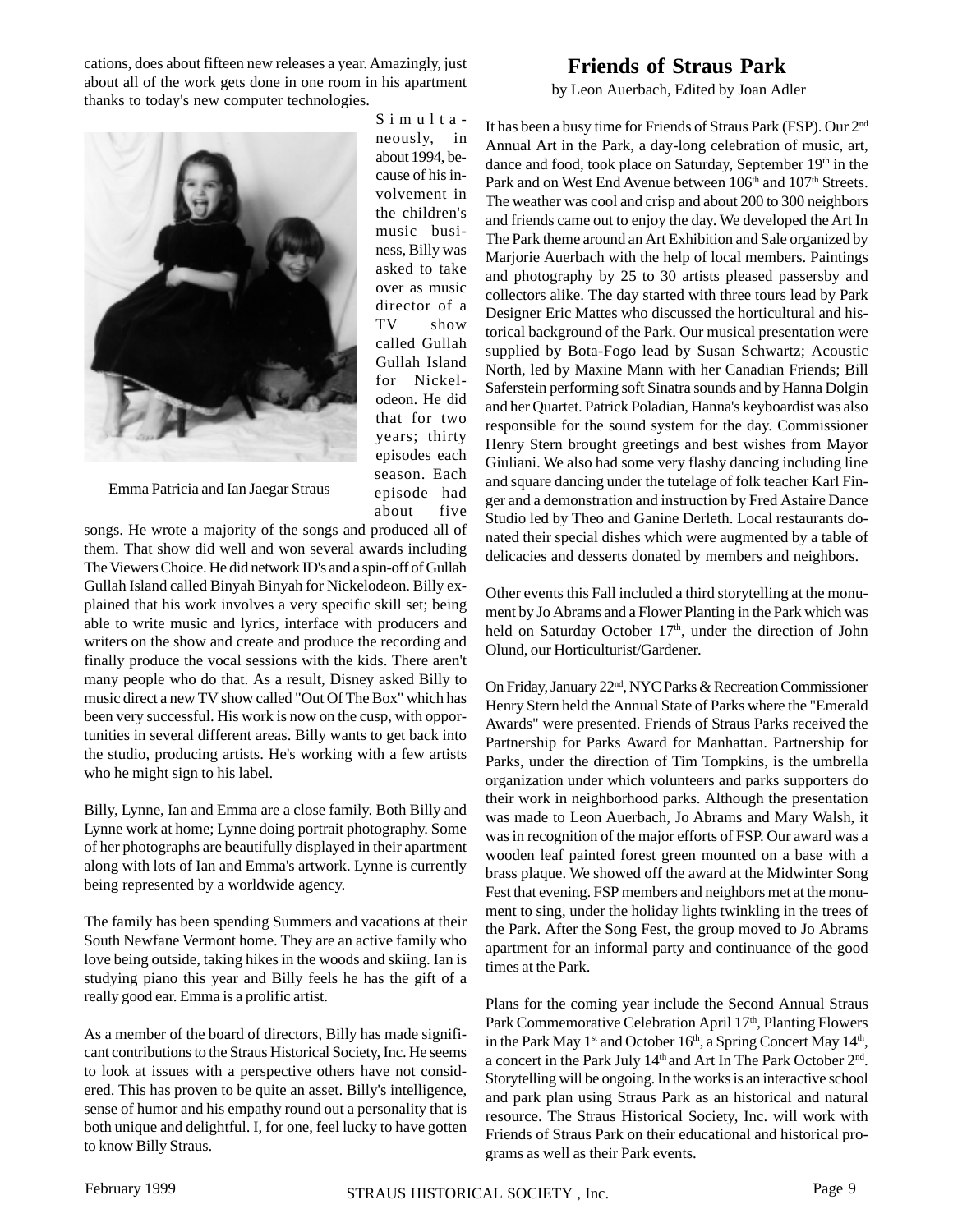## **Fourth Grade Curriculum City of New York**

LaGuardia and Wagner Archives, LaGuardia Community College, The City University of New York, has put together its annual curriculum for fourth grade students. Richard K. Lieberman, Director of the Archives, wrote, "The curriculum encourages students to uncover the causes and solutions to the high infant mortality rate in New York City during the years 1880-1920. Using this material, teachers will introduce their students to the study of New York City history, as well as topics in health and science." Unit Seven is about Nathan Straus and his milk stations.

In December, I received a copy of the student workbook and was impressed with the curriculum's quality. The children are challenged to be "History Detectives." This approach makes history fun and interesting and teaches students to be creative thinkers.

The Straus Historical Society contributed information and photographs to LaGuardia and Wagner Archives for use in the curriculum. A copy of the workbook has been added to the Straus Family Collection. It is available for your inspection.

## **Kenneth H. Straus Fire Fighting Collection New York City Fire Department November 20, 1998**

Kenneth Hollister Straus was fascinated with everything having to do with the fire department. One of his earliest memories was of watching a unit of the fire department during their practice exercises at their training school on 68<sup>th</sup> Street and Lexington Avenue. In his autobiography, Ken wrote, "Most of all I remember those engines. Oh, how colorful, powerful, shiny and noisy they were." Ken never got over that thrill.





"Straus Milk Pavilion, where ice cold sterilized milk was sold to the public at one cent per glass. Circa 1900" Photo courtesy of the Museum of the City of New York, The Byron Collection

Ken became involved with the fire department as a volunteer during his adult years. He was made honorary fire chief and was president of The Fire Foundation, a philanthropic arm of the department. Ken carried three beepers, two for receiving fire calls and one for police activity. His car was set up with the appropriate lights and sirens so that he could respond to emergencies along with members of the department.

Ken's professional life with Macy\*s took him all over the world. He visited fire departments in many large cities in these foreign lands and studied their methods. He collected fire memorabilia which included a set of miniature antique brass pieces having something to do with the fire department. He also built models of antique fire engines. His son Tim remembers watching his father's meticulous workmanship and creativity. Tim recently spoke of the shoelaces Ken used to simulate hoses on the tiny engines. Ken found a wonderful model maker in Paris who designed and built some of his more intricate models. All these were beautifully displayed in Ken's study at home. They were among his most treasured possessions.

Ken's collection was presented to the New York City Fire Department by Ken's widow, Brenda, and his son and grandson, Tim and Kenny, at a cocktail party on November 20, 1998 at Fire Department Headquarters. The Fire Belles, a volunteer group of fire enthusiasts, members of the Fire Foundation, Commissioner Tom Von Essen and members of his fire department and Ken's family and friends gathered for the dedication. It seemed to me to be the perfect place for the collection and I believe Ken would have been pleased. I am grateful to the Photography Unit of the New York City Fire Department who were kind enough<br>to send us a set of photographs taken at the dedication.<br>Kenneth Straus, Brenda Straus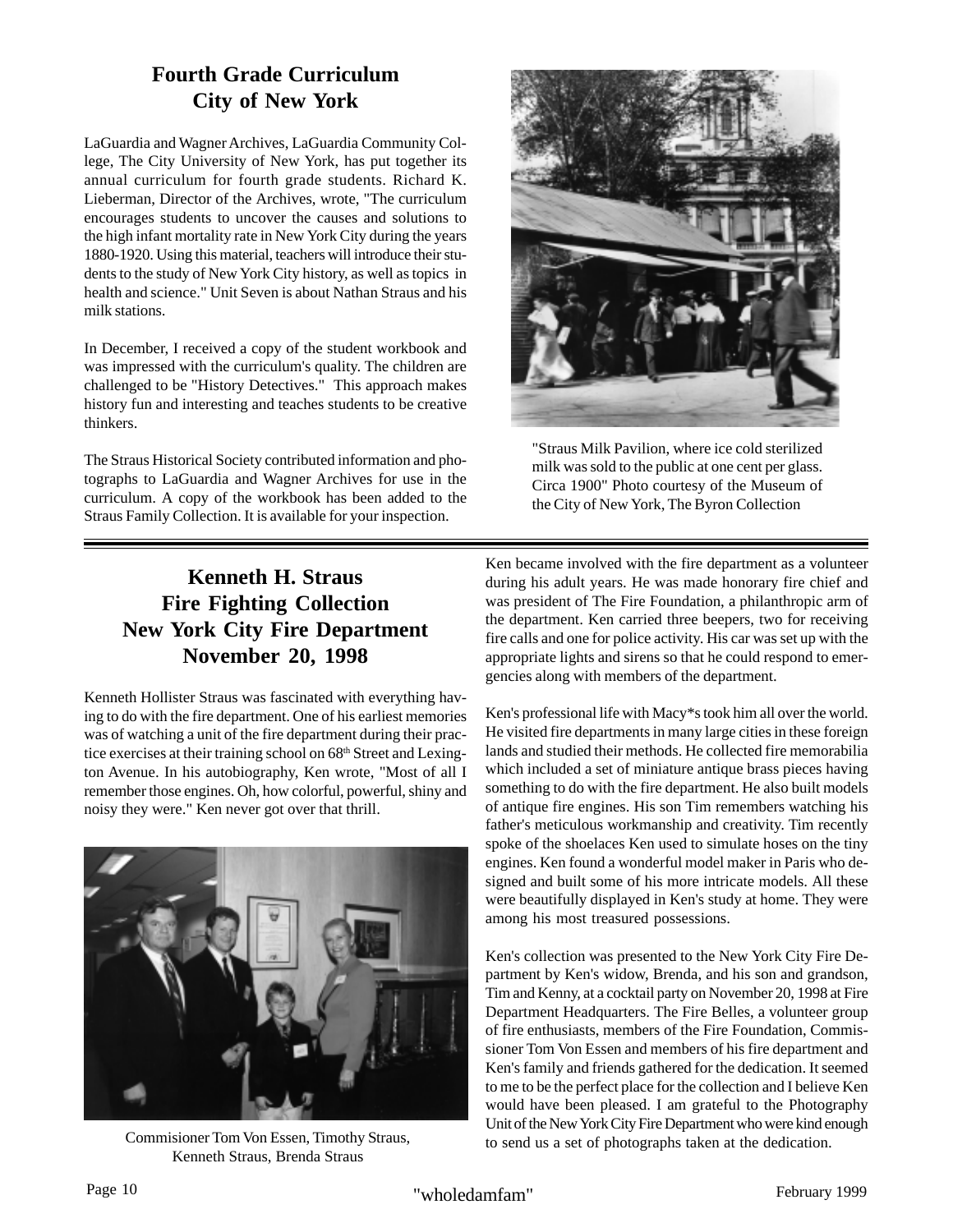#### **Announcements**

**Expecting**: Stephen and Melissa Straus of Austin TX are expecting their second child in April. Stephen is the son of Thomas and Carol Straus.

**Expecting**: Kerim and Elisa Nutku of Victoria AUSTRALIA are expecting their third child in May. Kerim is the son of Gail Kohns Nutku.

**Born**: Nicholas Abraham Moskow to Christina and Clifford Moskow of Concord MA on August 26, 1997. Christina is the daughter of Randy and Stephanie Selden.

**Born**: Isabella Nolin Bush to Sarah and Jonathan Bush Jr. of Belmont MA on September 20, 1997. Sarah is the daughter of Randy and Stephanie Selden.

**Engaged**: Julie Ellen Schafer, daughter of Jack and Betty Ann Schafer of San Francisco CA, is engaged to Mark Schneider. The wedding will take place March 20, 1999 in San Francisco where the couple make their home.

**Engaged**: Kate Fariss Fraser Cote, daughter of Kate Fariss McNally Cote, to Peter James Gillen. Peter proposed New Year's Eve while the couple were vacationing on Antigua. An October 16<sup>th</sup> wedding is planned in New York City.

**Congratulations**: To Daniel Kohns who turned 30 on December 4<sup>th</sup>. His wife Jennifer threw a birthday bash at their apartment on January 9<sup>th</sup> to celebrate the event.

**Congratulations**: To Alan and Birgitta Hockstader who are celebrating their 40<sup>th</sup> wedding anniversary with a trip to Mexico.

**Congratulations**: To Clifford Moskow, husband of Christina Selden Moskow, of Concord MA. Clifford is a documentary film maker. His film is currently being aired on PBS.

**Get Well Wishes**: To Udine Kurzman, wife of Harold P. Kurzman Jr. of Potomac, MD.

**Get Well Wishes**: To Robert Haber, husband of Pam Haber of San Francisco, CA.

**Died**: Peggy Hess de Graaff, former president of the Portland Junior Symphony, now the Portland Youth Philharmonic, died peacefully in her sleep at her home in New York City on December 24, 1998. In 1931, Peggy married and moved to Portland with her husband, Jan de Graaff, proprietor of the Oregon Bulb Farms and creator of world-famous hybrid lilies. She helped to publicize the developing strains of flowers, as well as naming each one, including the immensely popular Enchantment series. They lived in Portland from 1931 to 1970.

Peggy de Graaff was born in New York on March 30, 1907. She was the daughter of the noted pediatrician Alfred Hess and Sara Straus Hess and the granddaughter of Isidor and Ida Straus who perished in the "Titanic" disaster. Mrs. de Graaff attended Horace Mann School in New York and graduated from Bryn Mawr College in Pennsylvania in 1928. After college Peggy was a reporter for the *New York Evening World* and the *Paris Herald* and also wrote for the *New York Times Book Review* and *Magazine*. During World War II she was a Red Cross Nurses Aide. She served on the board of the Portland Youth Philharmonic for a



Margaret (Peggy) Hess De Graaff

number of years, and was its president in the 1960's. Peggy de Graaff and her husband were devoted to music education for young people and the orchestra. In 1970, when her husband retired, they moved to New York City, where she did volunteer work for Young Audiences and the Chamber Music Society of Lincoln Center. Peggy de Graaff is survived by a daughter Joan, of Bethesda Maryland, and a son, Alfred, of Paris France. A memorial service will be planned for sometime in March.

## **New Acquisitions for the Straus Historical Society**

*Sixteenth Street Architecture, Volume 2*. This interesting book contains a chapter about the "Pink Palace," Oscar and Sarah Straus' home in Washington DC when he was Secretary of Commerce and Labor. The book was donated to the society by Sue Kohler, Historian for The Commission of Fine Arts, National Building Museum of Washington DC.

A photocopy of the page from the original passenger manifest of "Titanic" on which Isidor and Ida Straus are listed with their maid and valet. The page was donated by John Celardo of the National Archives and Records Administration - Northeast Region, New York City.

Many letters written by members of the family including Hermine and Lazarus Kohns, Isidor and Ida Straus, Percy, Herbert, Jesse, Sara, Vivian and Minnie Straus. These original, handwritten letters were in the possession of Peter Kurzman. His widow, Nancy White Kurzman and Paul A. Kurzman have donated them to the society to be organized and preserved in the Straus Family Collection.

A continuing deluge of information about L. Straus & Sons, Hermine and Lazarus Kohns, and Lee and Clare E. Kohns, from Craig E. Carlson. Our knowledge about the family business and about the Kohns has been greatly increased because of Craig's excellent research and his generosity.